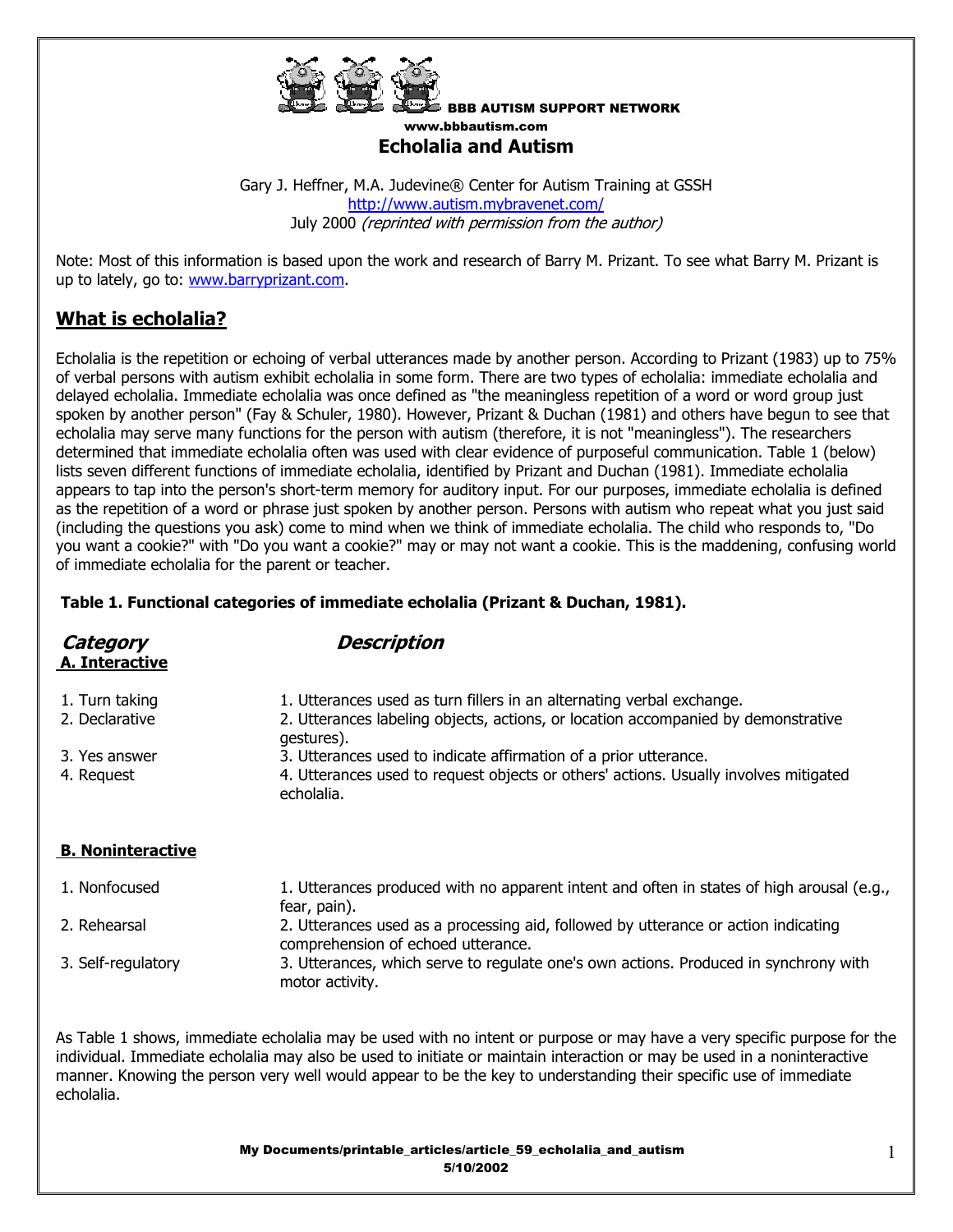Delayed echolalia has been defined as the "echoing of a phrase after some delay or lapse of time" (Simon, 1975). Persons with autism who repeat TV commercials, favorite movie scripts, or parental reprimands come to mind when we think of delayed echolalia. You may recall Dustin Hoffman's portrayal of a man with autism who would repeat the Abbott and Costello comedy routine: "Who's on First?" over and over. He did not understand the humor of the routine and appeared to have no purpose in repeating it. Delayed echolalia appears to tap into long-term auditory memory, and for this reason, may be a different phenomenon from immediate echolalia. Because it can involve the recitation of entire scripts, delayed echolalia, is often thought to denote evidence of near-genius intellect. This may or may not be the case. Wolf and Chess (1965) found that delayed echolalia can serve a communicative function for the person with autism but it is not always indicative of high intelligence. They described two categories of delayed echolalia: noncommunicative repetition and communicative repetition. Prizant (1983) listed 14 possible functions of delayed echolalia (see Table 2).

## **Table 2. Functional categories of delayed echolalia (Prizant, 1983).**

initiated or respondent).

| Category |                |  |
|----------|----------------|--|
|          | A. Interactive |  |

## **Description**

|  | AL 2009 9990 V |  |
|--|----------------|--|
|  |                |  |
|  |                |  |
|  |                |  |
|  |                |  |
|  |                |  |
|  |                |  |

- 1. Turn taking 1. Utterances used as turn fillers in alternating verbal exchange.
- 2. Verbal completion 2. Utterances, which complete familiar verbal routines initiated by others.
- 3. Providing information 3. Utterances offering new information not apparent from the situational context (may be
- 4. Labeling (interactive) 4. Utterances labeling objects or actions in the environment.
- 5. Protest 5. Utterances protesting actions of others. May be used to prohibit others' actions.
- 6. Request 6. Utterances used to request objects.
- 7. Calling T. Utterances used to call attention to oneself or to establish/maintain interaction.
- 8. Affirmation 8. Utterances used to indicate affirmation of previous utterance.
- 9. Directive 9. Utterances (often imperatives) used to direct others' actions.

## **B. Noninteractive**

| 1. Nonfocused             | 1. Utterances with no apparent communicative intent or relevance to the situational<br>context. May be self-stimulatory.                               |
|---------------------------|--------------------------------------------------------------------------------------------------------------------------------------------------------|
| 2. Situation association  | 2. Utterances with no apparent communicative intent, which appear, triggered by an<br>object, person, situation, or activity.                          |
| 3. Self-directive         | 3. Utterances, which serve to regulate one's own actions. Produced in synchrony with<br>motor activity.                                                |
| 4. Rehearsal              | 4. Utterances produced with low volume followed by a louder interactive production.<br>Appears to practice for subsequent production.                  |
| 5. Label (noninteractive) | 5. Utterance labeling objects or actions in the environment with no apparent<br>communicative intent. May be a form of practice for learning language. |

As Table 2 shows, delayed echolalia may be interactive or noninteractive and my be used with no intent or purpose or may have a very specific purpose for the individual. There appears to be more potential functions for delayed echolalia than were found for immediate echolalia. A key to understanding the specific use of delayed echolalia in any individual is a keen awareness of the individual's daily behavior and familiarity with their verbalizations.

The common stereotype of a person with autism is that he or she is "in a world of their own." Echolalia is one of those easily identified symptoms which is so strangely different from what is termed "normal" that it seems to support the stereotype. However, when one looks at the communicative nature of their echolalia, the stereotype begins to lose credence. Persons with autism do interact and do communicate, however, they do so in different ways. One of my favorite sayings about autism is "persons with autism are more normal than abnormal." Even echolalia is a normal way to learn language. Most children use echolalia to learn language. The majority of children babble in a rhythmic way, which is actually mimicking the cadence of our language. Later, they copy sounds, words, and eventually phrases and sentences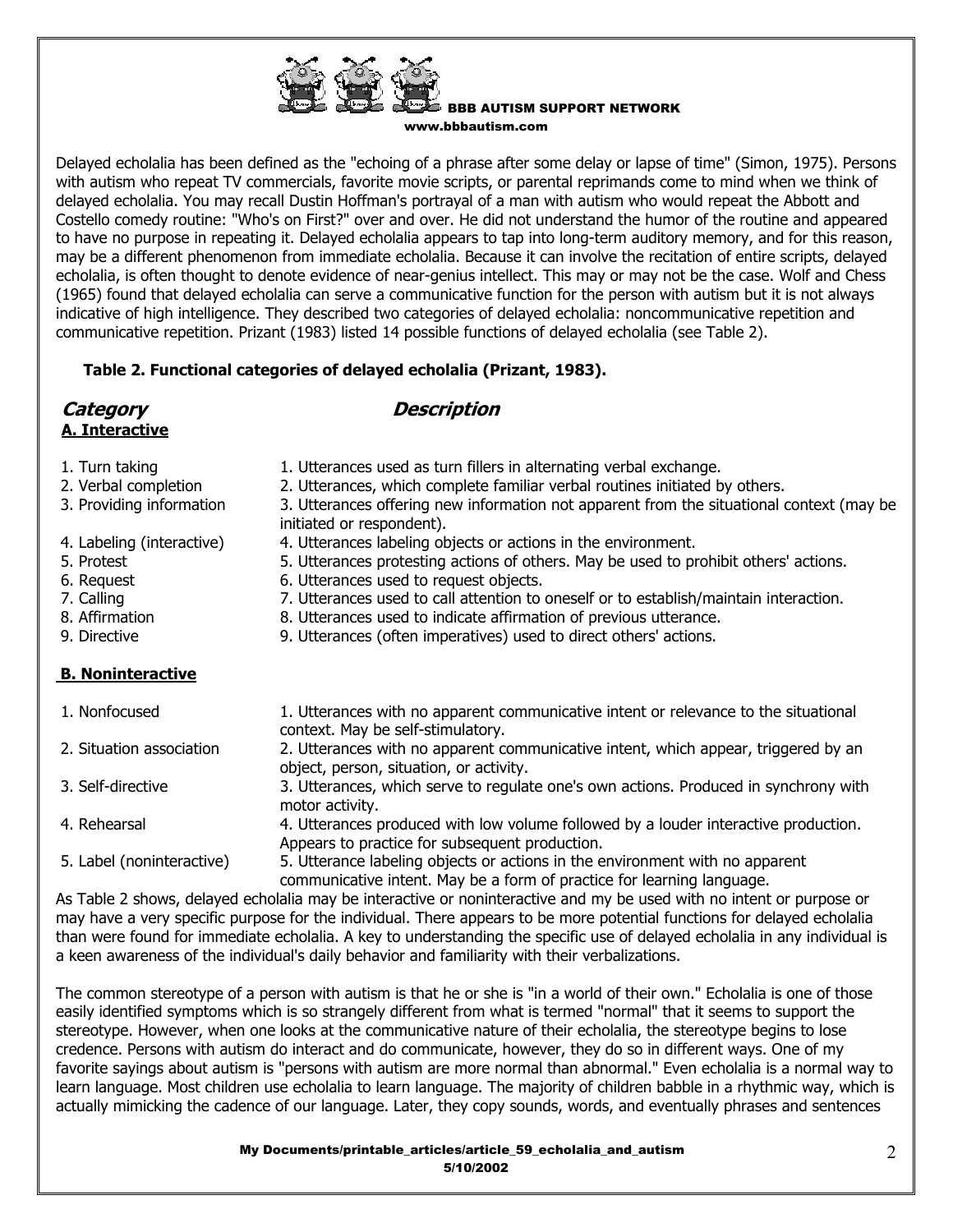

that they hear adults use in specific, repetitive contexts. This is known as the "gestalt" style of language acquisition. Gestalt means whole, therefore, learning language in gestalt form would be learning it in chunks rather than the tiny component sounds and specific meaning of each individual sound or even word. For example, "Mommy" comes to mean "Mommy" because of the whole of the experience, that is, the smell of Mommy, the house where Mommy lives, the shape of Mommy, the sound of Mommy, etc. Most children begin their language acquisition by using this gestalt form but quickly change over to an analytic form. Children begin to analyze the way language is used in other contexts and come to understand that "Mommy" is a word that can represent other things besides the whole of their experience with their specific "Mommy." Lovaas (1981) says that echolalia peaks at around age 30 months in normal children, and then decreases. Echolalia was once thought of as just another inappropriate behavior to eliminate in a person with autism, however, researchers currently see it as a developmental phenomenon that occurs within the child's normal cognitive and linguistic maturation.

The acquisition of language is not a clear-cut changeover from gestalt to analytic learning or from echolalia to spontaneous language but rather is a continuum, which reflects not just the choice of words but the evolution of the way the person thinks and looks at the world. However, the point at which the "switch is flipped" can be quite dramatic. I recall the day my son seemed to "flip his switch" from gestalt learning or language acquisition to analytic. He had been taught his body parts to include his armpits. One day he cut his inner arm. When I asked him where his cut was located he said it was on his "elbow pit." Which I easily deduced was the crease between his upper and lower arm, opposite his elbow. He had moved from the gestalt or echolaliac reference for words to the creative use of new word combinations to explain his experience. In order for my son to accomplish this feat, he had to break down the gestalt word, armpit, into the individual meanings of the words so that armpit came to mean the indented place (pit) under the arm. Therefore, the indented place opposite the elbow must be an "elbow pit."

Prizant and other researchers see language as occurring in stages in persons with autism, however, these stages are not real delineations of time or accomplishment, rather they merely help one to see a progression from echolaliac learning and language use to the use of spontaneous language. The researchers note (and personal observation affirms) that persons with autism can get "stuck" at any point in the continuum and language may not progress beyond echolalia (if even that develops). One can see that as the number of functions for echolalia declines, spontaneous language serves more and more functions for the person. However, during "Stage 3" an interesting phenomenon, indicated by the arrow on the graph, occurs when the child appears to regress because of a transition from (correct) gestalt language to immature analytic language. At this point, it is tempting for parents and teachers to correct the person with autism and have them "say it the right way." But for persons with communication disorders, this may merely be reinforcing gestalt forms rather than the "incorrect" analytic forms. The preferred method of reinforcement is to accept what the child says, but then to repeat it back to them using a more complete, adult form, and then follow this with additional information. For example, when the person with autism says, "Want milk," the parent or teacher should say, "You want a glass of milk? Okay, (getting milk) the milk is cold." This reinforces their creative use of language while also modeling for them the correct usage (Finnerty, 1995).

By the way, gestalt language acquisition does not just develop "out of the blue" in persons with autism. It is not just "lazy language." Gestalt language acquisition comes from gestalt thinking or gestalt processing. Perhaps the most famous person with autism (besides Rainman), Temple Grandin (1996), describes her thought process as "thinking in pictures." For her to recall or learn a concept like "power," she would have to visualize a "power line." Persons with autism think and learn differently. That is the reason things like echolalia develop in the first place. It is a symptom of the way the brain of a person with autism operates. Rather than look at just the deficiencies of persons with autism, Prior (1979) categorized the frequently cited abilities of persons with autism as "nonanalytic and nonabstract." The abilities include: excellent rote memory for both visual and auditory information and proficiency in tasks demanding visual-spatial judgment and visual-spatial pattern recognition. The special abilities that some persons with autism possess (known as savant skills) are almost always right-hemisphere abilities (Rimland, 1978). Prizant (1983) noted that numerous researchers have found that the patterns of ability and disability in autism have a right-hemisphere processing preference.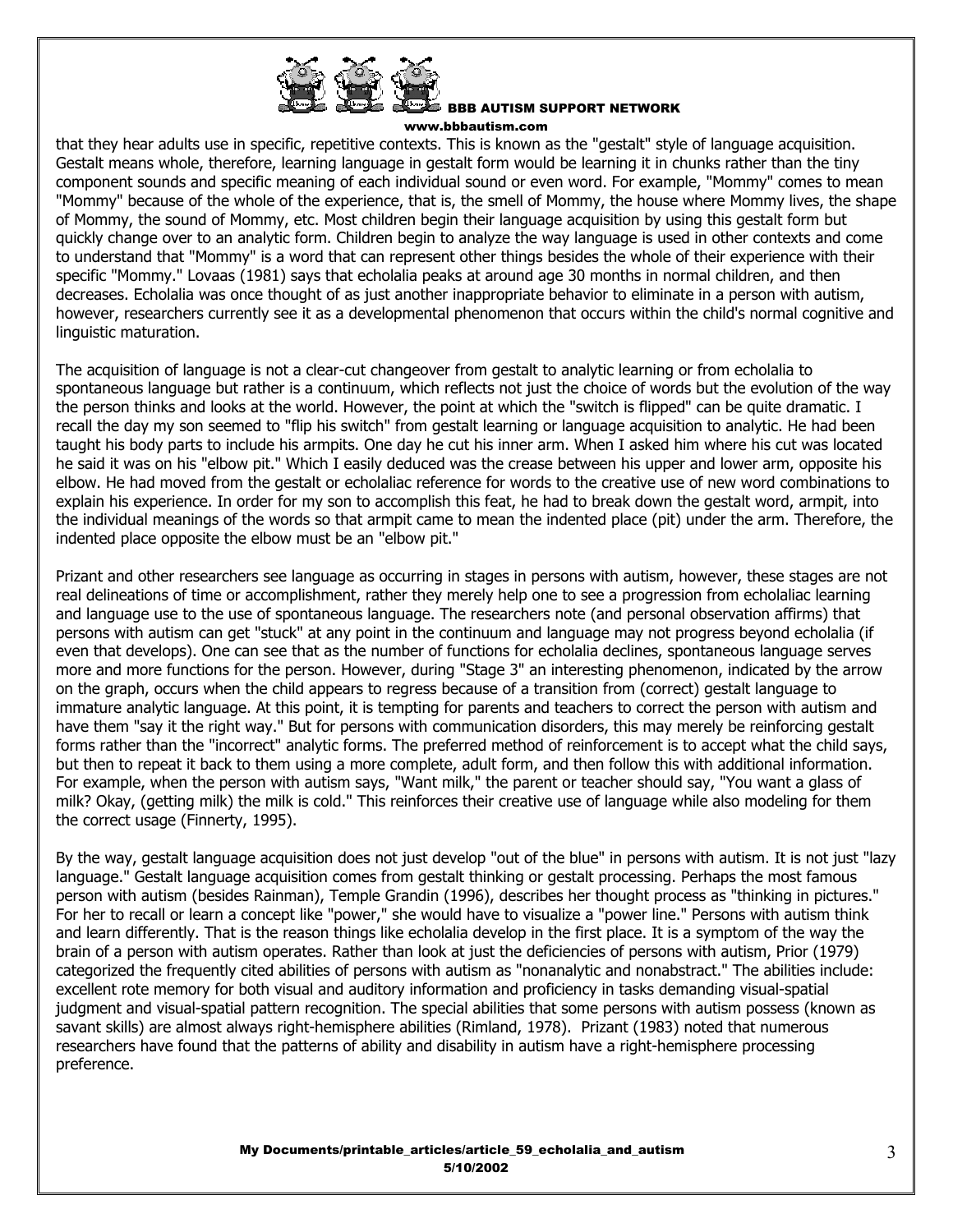

BBB AUTISM SUPPORT NETWORK

www.bbbautism.com

The right-hemisphere of the brain is thought to process information "wholistically" rather than "analytically".

# **Why do children echo?**

Lovaas (1981) says that echolalia most likely is not something that we have inadvertently reinforced in the child with autism. He believes that more than likely echolalia is something that is intrinsically rewarding to the child. Lovaas believes that the reinforcer is actually the child being able to match what others say. Many children with autism become experts not just at echoing the content of what is said by others (the words) but also the voice, inflexion, and manner in which the words were originally spoken. The value of echolalia for the person may be that the echoed words and contextual cues become stored information for the person to refer to later as an internal rehearsal of the event.

As we have stated earlier, echolalia appears to be a "normal" step in the child with autism's cognitive and language maturation. To further examine the why of echolalia, review Tables 1 and 2, which detail the many possible functions echolalia may serve for the person with autism. In short, people use echolalia because it works for them. The answer then, may be teaching the person another and more efficient way to fulfill the function that is served by the echolalia.

## **What can be done?**

The presence of echolalia has actually been identified as a positive sign in persons with autism. Lovaas (1977) found that the presence of echolalia is an important prognostic indicator for future language growth. It appears that echolalia provides the "raw material" for further language growth. Howlin (1981), in fact, discovered that children with autism who were echolaliac developed good phrase speech later in life whether or not they received intensive language training. If you think of echolalia as one of the phases of

normal language development, it would appear that continued echolalia indicates that the person with autism is "stuck" at that level of development for a time but then seems to overcome it and develop more normal speech patterns. Lovaas (1981) believes that children who were once mute and later develop good speech, inevitably have passed through an echolaliac stage in their speech development.

Far from being a useless "habit," echolalia has actually been used to teach receptive naming of objects (Charlop, 1983) and Chinese characters (Leung & Wu, 1997) to persons with autism. These studies further support the finding that echolalia serves a purpose for the person with autism.

Regardless of the utility of echolalia for the person with autism, the habit can interfere with social interaction and learning. Therefore, most researchers focus on helping the person move to a more creative form of language. Schreibman & Carr (1978) noted that the person with autism was more likely to use echolalia when he or she had not learned an appropriate response to the question or command. This seems rather obvious and their choice of treatment for echolalia was almost ashamedly obvious: they taught persons with autism to say, "I don't know" to questions they previously echoed and did not know the

answer to. Even if "I don't know" became an echoed phrase, it is the most frequent response you will get from any child when you ask them a question they do not know the answer to. An additional benefit of this approach is that the "I don't know" response tells the person asking the question that he or she needs to teach the appropriate answer to the person. Just great common sense!

Schreibman and Carr (1978) taught the children to say "I don't know" in this fashion: 10 "what", 10 "how", and 10 "who" questions that the child did not know the answers to were prepared ahead of time (e.g., "What are we doing?" "How is your tummy?" "Who are my friends?"). One of them was selected and the child was asked the question and the "I don't know" answer was immediately prompted (e.g., "How do trucks run?-I don't know."). If the child echoed "I don't know" he or she was immediately reinforced. Eventually the "I don't know" prompt was faded (gradually removed) and the child was reinforced only for answering "I don't know" when not prompted. Once the child learned to say "I don't know" to one question, he or she was asked another of the prepared questions. If "I don't know" did not generalize to this new question, it was taught in the same manner as before. The researchers found that training a child to respond to an unknown question with "I don't know" in a few instances, led to the child being able to use this new phrase appropriately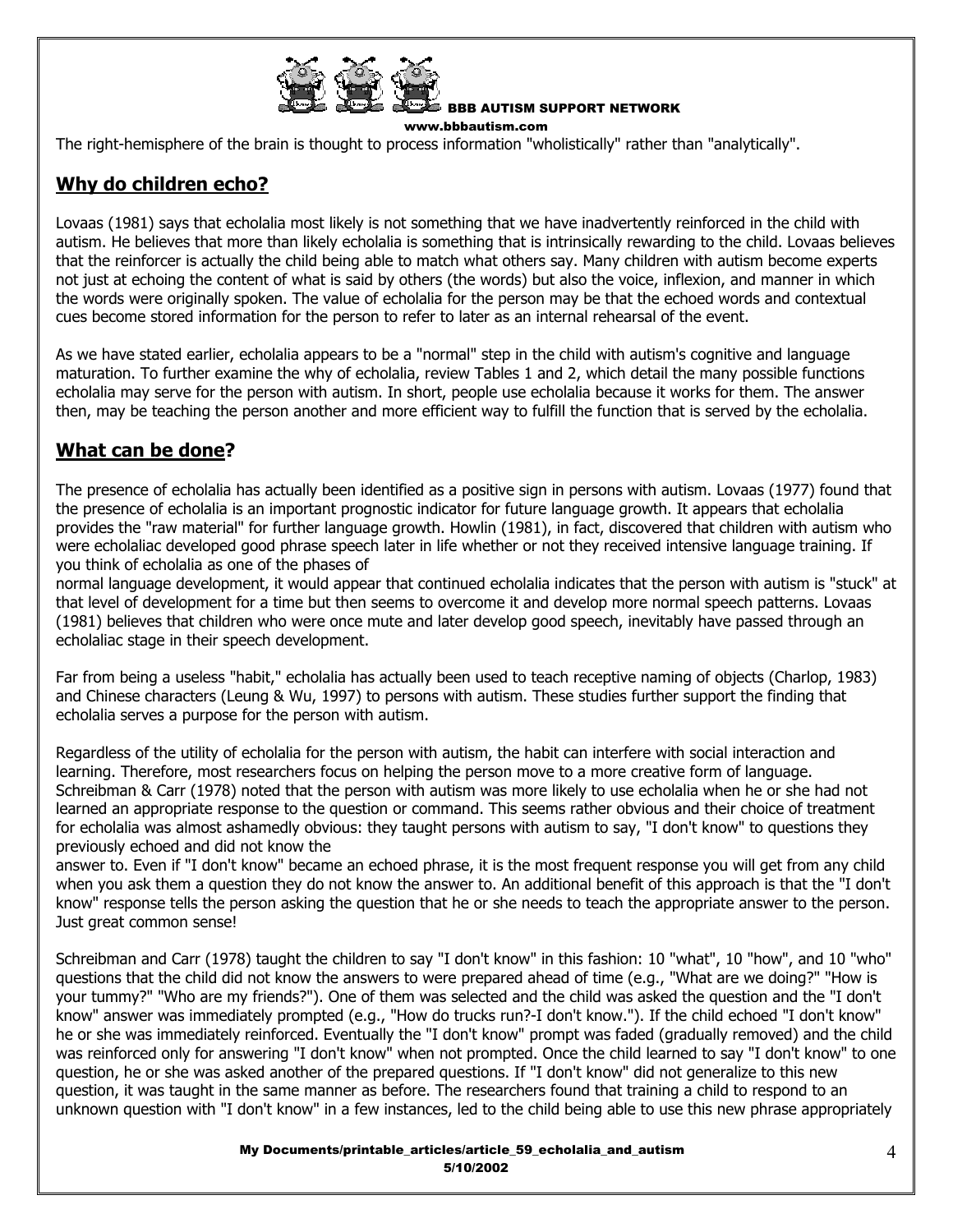

when asked other questions they did not know the answer to (generalization). At the same time, the researchers found that the child continued to appropriately answer questions they did know the answer to (e.g., "What is your name?"). Ivar Lovaas (1981) recommends this procedure in the Me Book and has a good five-step procedure for overcoming echolalia using Schreibman & Carr's (1978) "I don't know" method.

Another approach to dealing with echolalia, that goes along with the finding that echolalia is more likely to occur when the person is asked questions or given commands they do not know the correct response to, is to teach the correct response. This can easily be done by prompting the person with the correct response immediately after asking the question (e.g., "What is a rose?-flower.") and then reinforcing the echo and eventually fading the prompt. However, this is not a practical way to deal with echolalia for two reasons: it reinforces echolalia for a time and you would literally have to teach the person answers to every question that could be asked of them. Nevertheless, teaching the child with autism an appropriate response to commonly asked questions (e.g., "What is your name?") is a very good strategy to deal with some echolaliac responses.

McMorrow & Foxx (1986) used what I believe to be the preferred method of overcoming echolalia. It uses the best of all the previous methods but adds the teaching of an important skill for persons with autism: the pause. The method is known as the Cues-Pause-Point method. I will attempt to simplify the method for you so that you can implement it at home or school:

## **The Cues-Pause-Point Method for Overcoming Echolalia (based on McMorrow & Foxx, 1986)**

1. Select 10 questions from each of three content areas: a. Identification - (e.g., "What is your name? Where do you live?); b. Interaction - (e.g., "How are you? What kind of music do you like?"); c. Factual - (e.g., "What state do you live in? What baseball team plays in Atlanta?"). Make sure these are questions that may be commonly asked but you are sure the person does not know the answer to. You should have 30 questions.

2. Baseline. Ask each of the questions, record the answers, and score the person's answers using the following categories: echolalia (when one or more of the words in the question were repeated even if other verbalizations follow); incorrect (when the response contains an irrelevant word even if the correct response was also given); or correct (when the answer is appropriate to the question or matches the trained response).

3. Training - Step 1: Teach the person to verbally label word cards or picture cards that will be used to prompt the correct answer to the questions. For example, for the question "What is your name?", prepare a card with the written name of the person. For the question "What baseball team plays in Atlanta?", prepare a card with the word "Braves" written on it or a picture of the "Braves" logo. Accomplish the training by showing the card, asking the person "What does this say?" while pointing or tapping the card, prompting a response, providing verbal feedback (either "yes!" or "try again"), saying the correct word if the person does not say it and prompting the person to repeat it, and giving verbal praise and a reinforcer (e.g., sip of soda, piece of candy, etc.) for each correct response. Continue training each set of 10 cards until the person correctly identifies each card or picture when the trainer simply points to them, for three consecutive trials.

4. Training - Step 2: Make sure you are in a quiet place with no distractions. Sit across the table from the person. Have the ten cards that correspond to the ten questions that you will ask (placed in the order you will ask the questions) on the table in front of you. Hold up your right index finger at eye level midway between you and the person to indicate that you want silence (this is the "pause" prompt). Say, "I am going to ask you some questions and I want you to answer them as best you can." If the person says anything or tries to talk during the instructions, while the question is asked, or for one second following the question, say, "Shh!" and hold your finger out more prominently. Ask the first question and move your right index finger from the "pause" prompt position to point to the correct response card (which will be the answer to the question asked) so that your finger touches it about two seconds after asking the question. If the person does not immediately say the correct word, prompt by pointing or saying, "What does this say?", as necessary. Cover the card with your right hand while acknowledging the person's correct response with a smile or head nod. Raise your left index finger to eye level (the "pause" prompt position), ask the same question again, and move the left index finger to point to the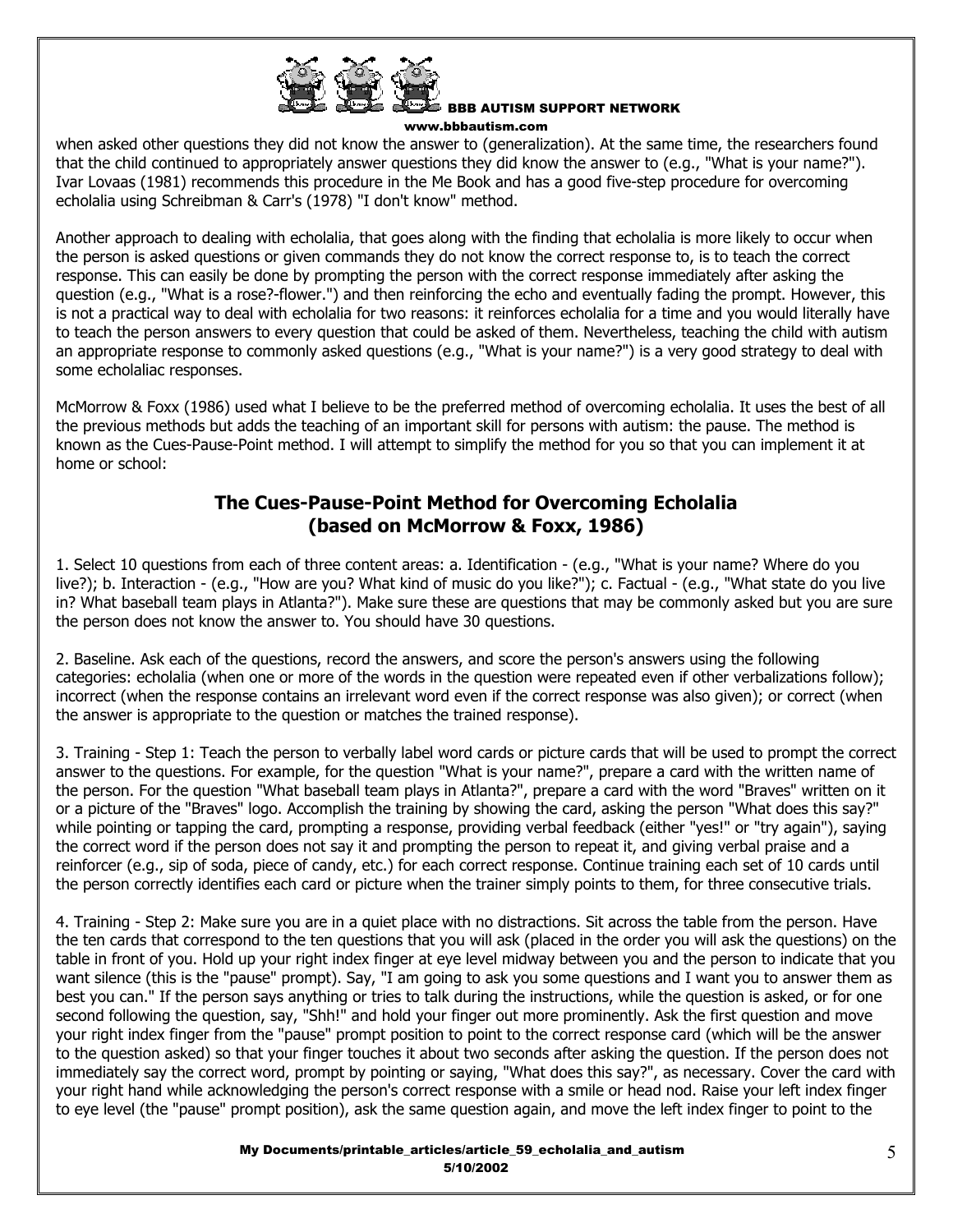

back of the right hand (still covering the card). Prompt the correct answer as before even though the card will remain covered. Reinforce each correct answer with verbal praise and a reinforcer (e.g., sip of soda, piece of candy, etc.). Continue in this manner so that each of the ten questions in this content area are asked and at later sessions cover the ten questions from each of the other two content areas. Continue training on the 30 questions until the person is correctly answering each question with only the point prompt for three consecutive training sessions.

5. Training - Step 3: Using no cards or prompts, ask each of the 10 questions in three different training sessions. Use the "pause" prompt while the question is being asked and then move your hand back to the table and wait for the person's response. Provide feedback and reinforcement as above.

6. Training - Step 4: Fade the feedback and reinforcements by reducing the number of words you use to praise the person and rewarding every other correct response. Eventually eliminate all feedback and reinforcements. Once the person is answering your questions in a consistently correct and normal manner, have other persons ask the same questions in random order to assure that the person has generalized his learning.

7. Maintenance: Observe the person's response to asking other questions (not trained) and use the "pause" prompt if needed. Ignore echoed responses, prompt the correct answer, and have him try again. McMorrow & Foxx (1986) found that echolaliac responses were dramatically reduced after their training program was used. Ideally, the person has been taught that "I don't know" is an acceptable response and a wrong response will get more results than an echoed response.

## **The Alternated Modeling Method for Overcoming Echolalia (based on McMorrow & Foxx, 1986)**

Modeling would appear to be an ideal training method to use with persons who are prone to echolalia. McMorrow & Foxx (1986) used this very simple procedure to treat echolalia. It involves the same set up procedure as the Cues-Pause-Point model above. That is, select 10 questions from each of three content areas: a. Identification - (e.g., "What is your name? Where do you live?); b. Interaction - (e.g., "How are you? What kind of music do you like?"); c. Factual - (e.g., "What state do you live in? What baseball team plays in Atlanta?"). Make sure these are questions that may be commonly asked but

you are sure the person does not know the answer to. You should have 30 questions. Then conduct a baseline: Ask each of the questions, record the answers, and score the person's answers using the following categories: echolalia (when one or more of the words in the question were repeated even if other verbalizations follow); incorrect (when the response contains an irrelevant word even if the correct response was also given); or correct (when the answer is appropriate to the question or matches the trained response).

Next select a model. The model should be someone who can answer the questions correctly. Set up the training room as above with both the model and the person you are training seated across the table from you. Begin with the model and ask the first question. Provide feedback and reinforcement for the correct answer. Then look at the person and ask the same question and provide feedback and reinforcement for correct responses. Continue until the ten questions for that content area are asked and then complete the other content area questions at later training sessions. Once the person is answering correctly 100% of the time with the model present, it is time to ask the questions of the person without the model. Keep track of the responses as in the baseline and work toward 100% correctness. Fade the reinforcers and have other persons ask the questions to assure generalization has occurred.

# **A General Approach to Responding to Echolalia**

The Judevine® Center for Autism recommends using the following procedure when a person with autism engages in echolalia: Treatment for echolalia involves responding to the person literally. If the person echoes, "Do you want juice?" (after you have asked the question), say: "No thank you." Follow this with: "I think you want to tell me something though." Then use sign language or another visual cue to prompt the person to say, "I want some juice." Similarly, if you ask the person, "Do you want a cookie? Yes or no," and the person echoes your last word ("no"), accept this response.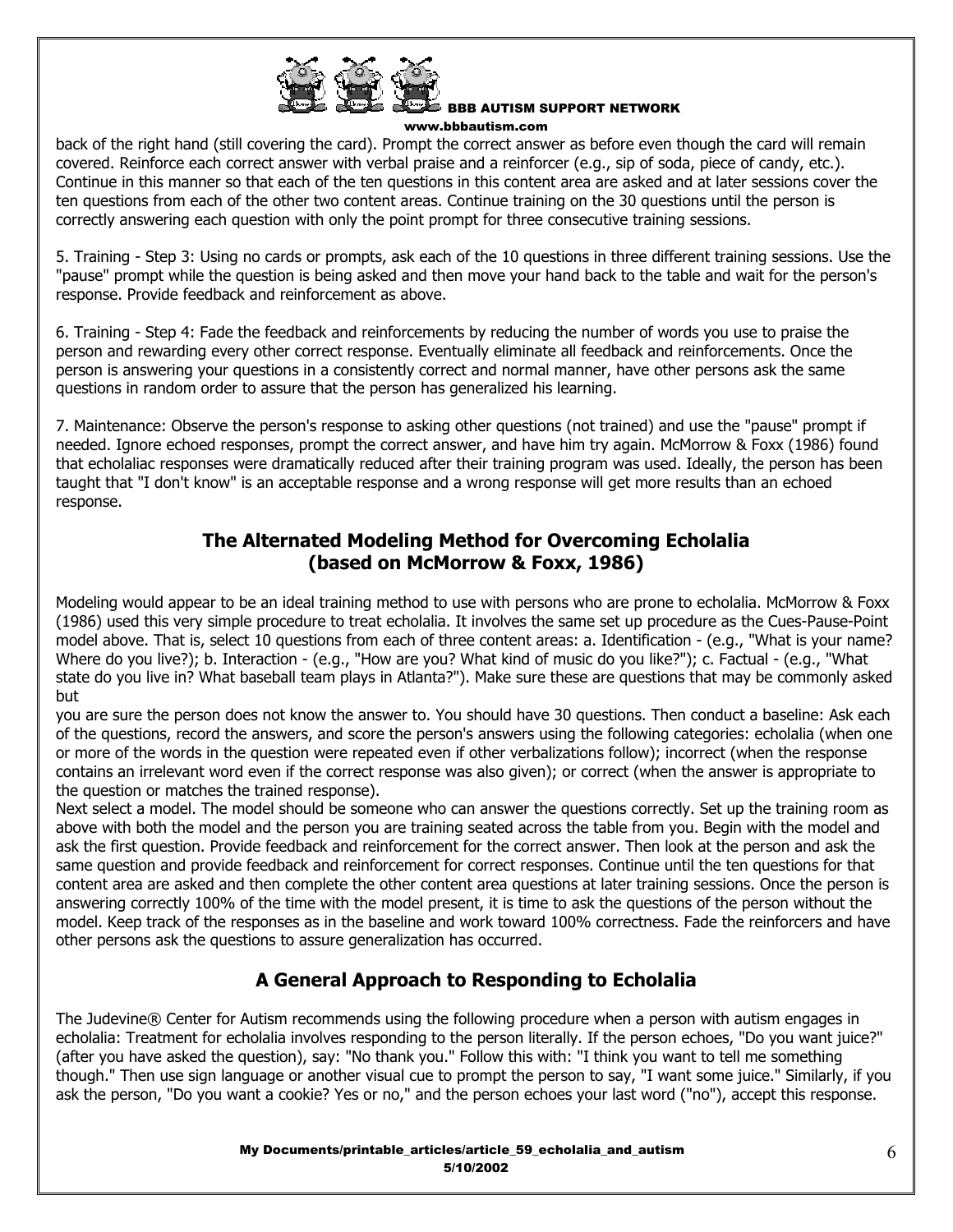

Say, "You said 'no', that's okay, I will eat the cookie myself." If it looks like the person does indeed want a cookie, say, "It looks like you changed your mind, if you want a cookie, say, 'yes'." Prompt for a "yes" and reinforce a correct response.

# **A Final Word**

Echolalia can be a persistent and maddening problem for persons with autism, their families, and teachers. But I hope you learned that echolalia is not just another problem behavior. Echolalia is a functional step in the person with autism's cognitive and language development. I also hope you have learned some strategies to support the person's movement to a more creative form of language. If you have a better or different way of handling echolalia, please let me know. Email me at gheffner@netzero.net

# **Recommended Reading**

 Prizant, B.M. & Rydell, P. (1993) **Assessment and intervention strategies for unconventional verbal behavior.** In S. Warren & J. Reichle (Eds), **Communicative approaches to challenging behavior.** Baltimore: Brookes Publishers.

 Rydell, P. & Prizant, B.M. (1995) **Educational and communicative approaches for children who use echolalia.** In K. Quill (Ed.), **Teaching children with autism: Methods to increase communication and socialization.** Albany, NY: Delmar Publishers.

## **References:**

 Charlop, M. (1983) **The effects of echolalia on acquisition and generalization of receptive labeling in autistic children**. Journal of Applied Behavior Analysis, 16, 111-126.

Fay, W. & Schuler, A. **Emerging language in autistic children**. Baltimore: University Park Press, 1980.

 Finnerty, J. **Analyzing the development of early childhood language**. Lexington, MA: Educational Software Research, Inc., 1995.

Grandin, T. **Thinking in pictures**. New York: Random House, Inc., 1996.

 Howlin, P. (1981**) The effectiveness of operant language training with autistic children**. Journal of Autism and Developmental Disorders, 11, 89-105.

 Leung, J. & Wu, K. (1997) **Teaching receptive naming of Chinese characters to children with autism by incorporating echolalia**. Journal of Applied Behavior Analysis, 30, 59-68.

 Lovaas, O. **The autistic child: Language development through behavior modification**. New York: Irvington Press, 1977.

 Lovaas, O. **Teaching developmentally disabled children: The me book**. Austin, TX: Pro-Ed, Inc., 1981. McMorrow, M. & Foxx, R. (1986) **Some direct and generalized effects of replacing an autistic man's echolalia with correct responses to questions**. Journal of Applied Behavior Analysis, 19, 289-297.

**Prior, M. (1979) Cognitive abilities and disabilities in autism: A review.** Journal of Abnormal Child Psychology, 2, 357-380.

 Prizant, B. (1983) **Language acquisition and communicative behavior in autism: Toward an understanding of the "whole" of it**. Journal of Speech and Hearing Disorders, 48, 296-307.

 Prizant, B. & Duchan, J. (1981) **The functions of immediate echolalia in autistic children.** Journal of Speech and Hearing Disorders, 46, 241-249.

**Rimland, B. (1978) Inside the mind of the autistic savant**. Psychology Today, August, 69-80.

 Schreibman, L. & Carr, E. (1978**) Elimination of echolaliac responding to questions through the training of a generalized verbal response**. Journal of Applied Behavior Analysis, 11, 453-463.

Simon, N. (1975) **Echolaliac speech in childhood autism**. Archives of General Psychiatry, 32, 1439-1446.